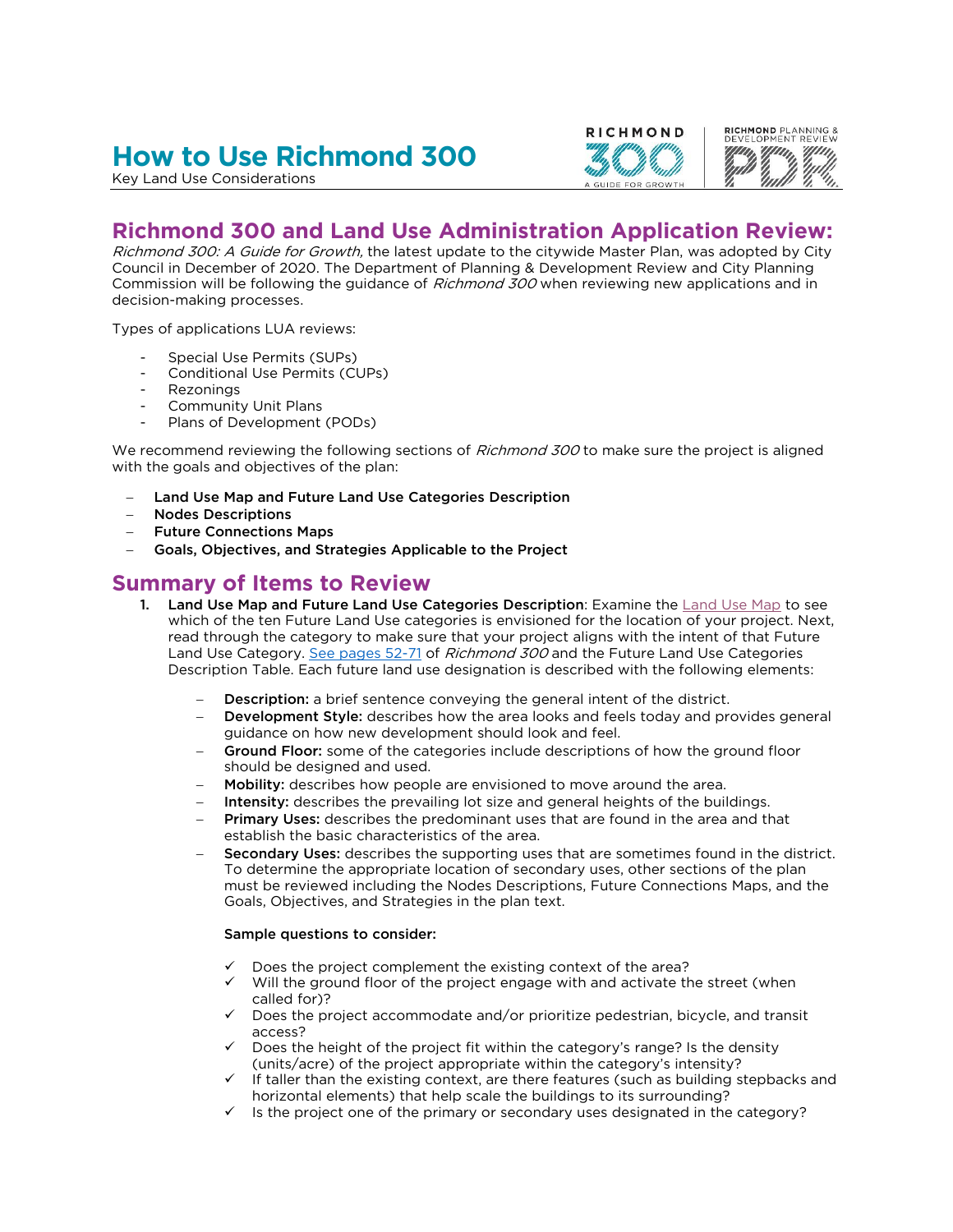2. Nodes Descriptions: Check the [Nodes map](https://www.arcgis.com/home/webmap/viewer.html?webmap=27fd3df5199f469f872eb28647e47c02&extent=-77.558,37.4951,-77.3579,37.5759) to see whether your project is within one of the many nodes identified in Richmond 300. In most cases, the descriptions of the Nodes are more specific than the Future Land Use category the area may be in. The Node Descriptions provide more details about the future development of nodes of various levels throughout the city. Note the node boundaries are not precise but provide the general location of the node. [The Priority](https://www.rva.gov/sites/default/files/2021-03/Nodes_0.pdf)  [Growth Nodes](https://www.rva.gov/sites/default/files/2021-03/Nodes_0.pdf) can be found in Chapter One on pages 24-51 and [all other Node Descriptions](https://www.rva.gov/sites/default/files/2021-03/Appendix%20C%20Nodes_1.pdf) (besides micro-Nodes) are located in the Appendix C on pages C-1 to C-29.

#### Sample questions to consider:

- If the project was completed, would it help complement the Node's vision?
- Does the project respect and/or reflect the historic character of the Node?
- $\checkmark$  Will the project add to a sense of place, or placemaking, within the Node?
- 3. [Future Connections Map](https://cor.maps.arcgis.com/home/webmap/viewer.html?webmap=a1164f73a1d84bd39968a55b212f0a65)s: The Future Connections Map depicts the envisioned transportation networks. Though your project may not deal directly with the connections themselves, the project could help to enhance connectivity for non-single occupancy vehicle transportation networks. Additionally, based on the street type, the plan calls for different form elements to improve the pedestrian environment. These maps are [found on pages 72-80](https://www.rva.gov/sites/default/files/2021-03/Future%20Connections.pdf) of Richmond 300 and are outlined below:
	- Great Streets: Great Streets are significant entrances to the city and serve as major connectors between city destinations. Great Streets should feature buildings addressing the street, underground utilities, sidewalks, street trees, lighting, enhanced transit, and other amenities.
	- Street Typologies: The Street Typology Map, shown in Figure 12 on page 73, depicts four Street Typologies which are applied to the most frequently-used streets (those with high annual average daily traffic (AADT)).
		- o Major Mixed-Use Streets: carry high volumes of vehicles, pedestrians, and bicycles through commercial or mixed-use areas; require form elements, prioritize curbside for walking, biking, transit, and short-term parking, and incorporate streetscape features; are ideal locations for transit routes/stops
		- Major Residential Streets: carry high volumes of vehicles and some pedestrians and bicycles through residential neighborhoods; prioritize the creation of sidewalks and crosswalks; use street trees as a buffer between sidewalk and street; use traffic calming measures to ensure low street speed; are ideal locations for transit routes/stops
		- o Major Industrial Streets: carry high volumes of vehicles, including a high percentage of truck traffic, through industrial areas; should ideally prioritize sidewalks and crosswalks, and the installation of street trees as a buffer between sidewalk and street; and are ideal locations for transit routes/stops
		- o Limited Access Highways: limited-access highways that do not allow for non-vehicular access, such as Interstates, the Downtown Expressway, Chippenham Parkway, etc.

In addition to requiring form elements with buildings engaging with the street along Major Mixed-Use Streets, these typologies are referenced in two future land use categories.

- o Residential Secondary Uses: Secondary uses (Duplexes and small multifamily buildings (typically 3-10 units), institutional, and cultural) may be found along major streets
- o Neighborhood Mixed-Use Intensity: Buildings taller than four stories may be found along major streets.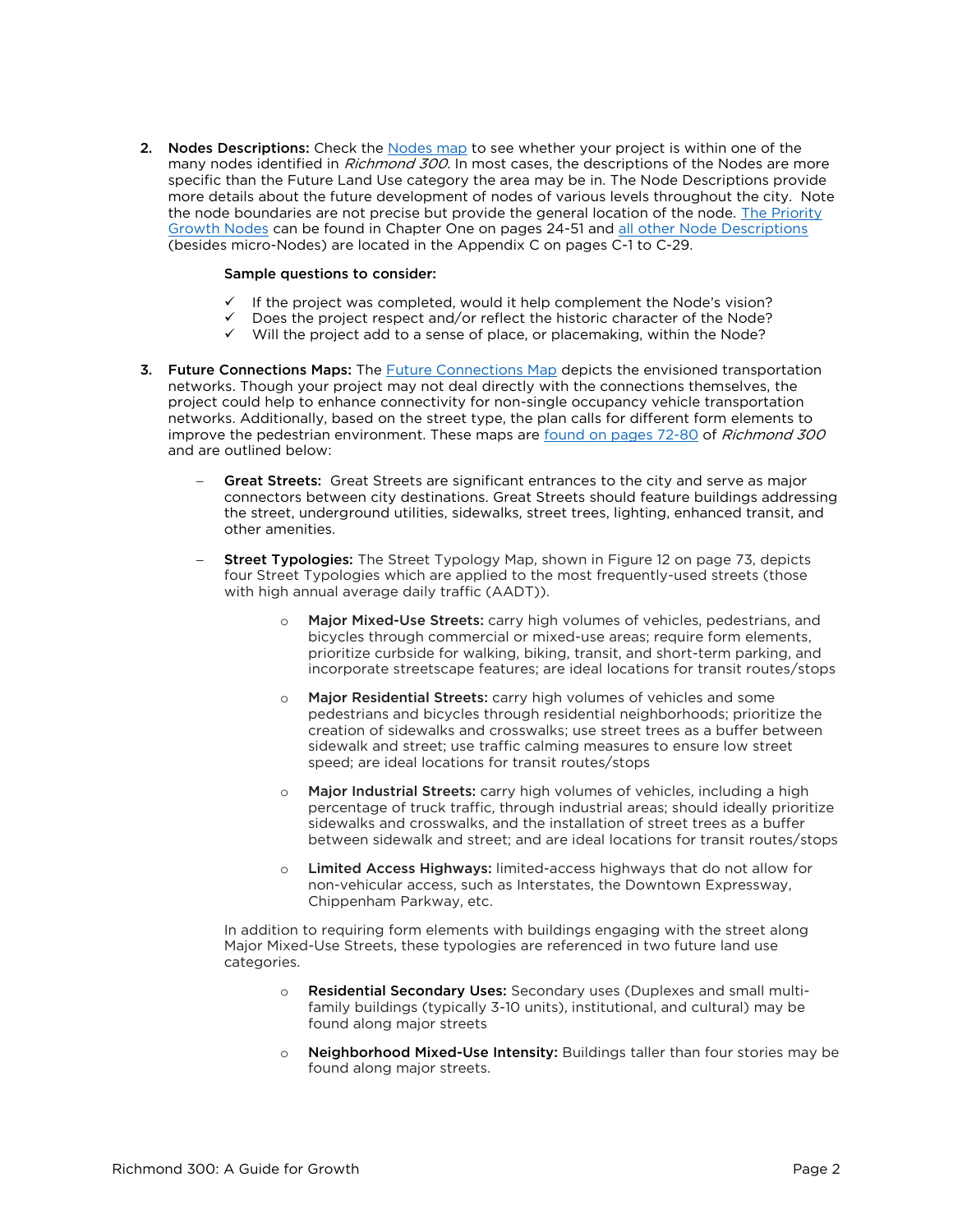- Greenways and On-Street Bike Facilities Map: Objectives and strategies related to Greenways and On-Street Bike Facilities are found primarily in Goal 8 and Goal 17.
- Enhanced Transit Routes: The Enhanced Transit Routes shown in Figure 14 on page 77 are transit corridors envisioned to have high-frequency service (ideally every 10 minutes, but likely 15 minutes) and longer service hours (ideally 24/7, but likely less). The plan encourages increased density of residents and jobs near enhanced transit corridors and has many housing recommendations related to enhance transit corridors and transit stops.
- Street Connections, Interchanges, and Bridges: This map shows proposed new and improved connections including new bridges and interchanged.

#### Sample questions to consider:

- $\checkmark$  Is the project located on a Great Street? Will the project reflect the goals of the Great Street?
- $\checkmark$  Is the project located near a greenway or on-street bike facility? Does the project have bike parking?
- $\checkmark$  Is the project located near a bus stop? Will my ground floor enhance the streetscape experience for those waiting for a bus?
- 4. Goals, Objectives, and Strategies Applicable to the Project: [There are 5 chapters, 17 goals,](https://www.rva.gov/sites/default/files/2021-03/R300_Adopted_210331_0.pdf) and [more than 400 strategies](https://www.rva.gov/sites/default/files/2021-03/R300_Adopted_210331_0.pdf) in the *Richmond 300* document. Your project may not address all of those, but they give context for the way the City will evaluate new projects. The following list outlines different land use topics with relevant goals, objectives, or strategies from *Richmond* 300:

#### Types of projects:

- o Create innovative mixed-use developments (1.3.a)
- o Increase housing at all income levels along corridors and at Nodes (1.3.f)
- o Encourage the adaptive reuse of historical buildings and deter demolition (3.2.a)
- o Reduce blight (3.2.f)
- o Develop housing at all income levels in and near Nodes and along major corridors (6.1.b)
- o Support the retention, creation, and attraction of businesses in and near Nodes and major corridors (6.1.c)
- o Encourage the development of a variety of quality housing types to house employees across the economic spectrum (11.1.d)
- o Encourage the development of hotel rooms in Nodes (12.3.a)
- o Prioritize funding projects that provide housing to very low-income individuals and families, including supportive housing, within half a mile of high-frequency transit stops  $(14.3.a)$
- $\circ$  Create mixed-income residential housing where at least 20% of the units are affordable to households earning less than 50% of the AMI (14.3.b)
- $\circ$  Encourage accessory dwelling units (14.5.c) and middle housing [2- to 4-unit buildings]  $(14.5.e)$
- o Encourage the creation of 55+ senior communities within a half mile of high-frequency transit stops (14.9.j)
- o Encourage the development of parklets throughout the City (17.1.f)
- o Encourage redevelopment of surface parking lots into mixed-use developments and/or park area (17.3.d)

#### Project site:

- o Enhance the unique character of Richmond's residential districts (1.4.a)
- o Protect the character, quality, and history of the city (3.1.a)
- o Protect & enhance views of critical nature features, such as the Libby Hill looking down river (3.1.l)
- o Support, protect, and enhance neighborhood character, especially in areas that are not protected by City Old & Historic Districts (4.1.a)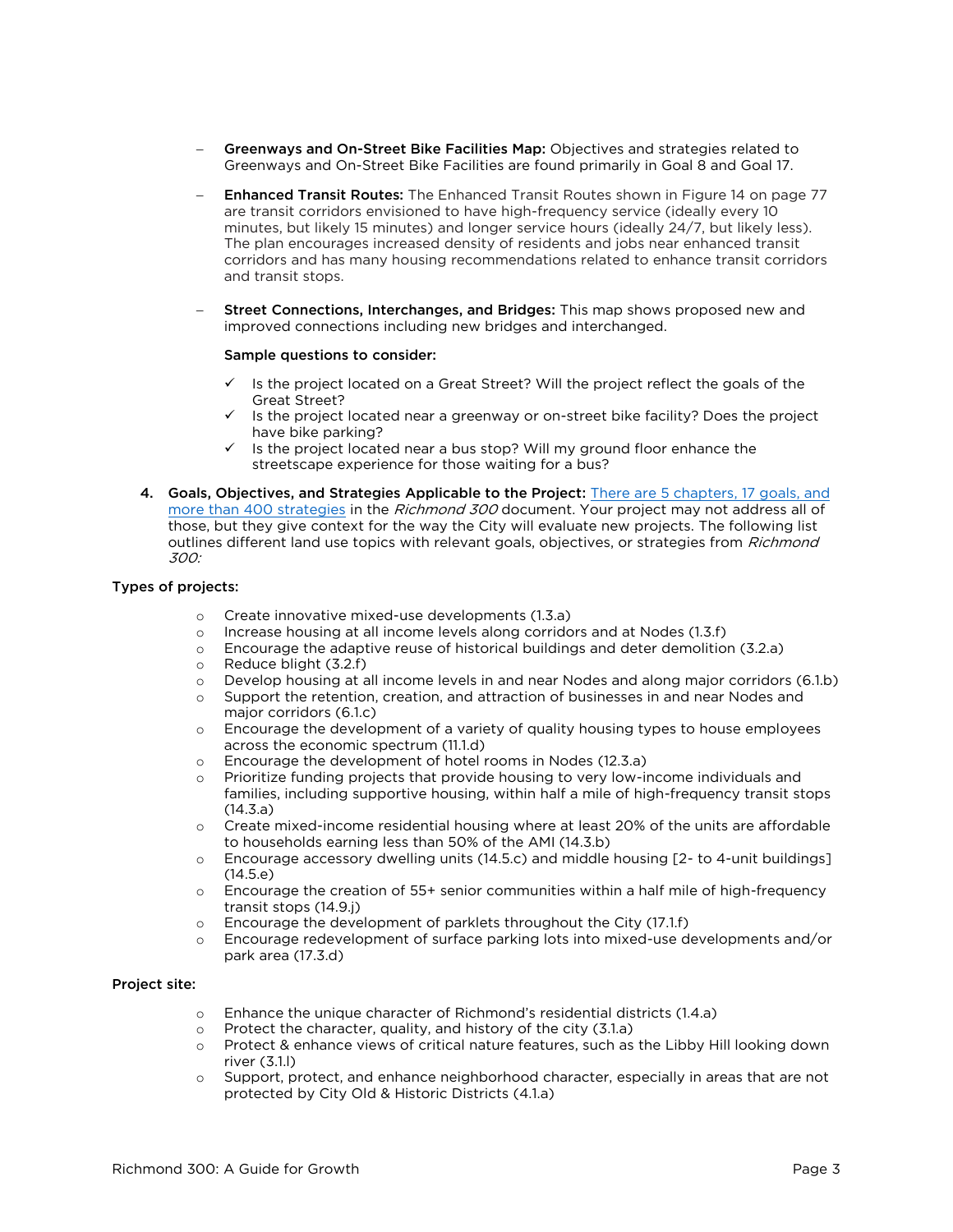- o Require any new development along the river and canals to provide public access and activated ground levels (4.3.f)
- o Increase the number of Richmonders living in a development pattern that encourages density and reduces dependency on single-occupancy vehicles (15.1.a)
- o Locate jobs near residents (15.1.b)
- o Design neighborhoods with a variation in building heights to encourage air circulation (17.3.c)
- o Encourage development in areas at lower risk of flooding (17.5.b)

#### Building form:

- o Allow & encourage a variety of architectural styles (4.1.b)
- o On development sites that encompass most of a city block or block frontage, require multiple buildings and/or façade articulation to increase visual interest, require massing that is responsive to the human scale, and consider pedestrian through-block connections through existing superblocks to establish a street grid (4.1.c)
- o Require sites with frontage on Great Streets to meet special design guidelines, such as burying power lines and the six design elements outlined in the Pulse Corridor Plan, to ensure the buildings enhance and support the Great Street (4.1.d)
- o Encourage development that respects and preserves the natural features of the site through sensitive site design, avoids substantial changes to topography, and minimizes property damage and environmental degradation resulting from disturbance of natural systems (4.1.e)
- o Ensure that building materials are durable, sustainable, and create a lasting addition to the built environment, and provide maximum adaptability for environmental change, change of use, and efficiency (4.1.f)
- o Require adequate distribution of windows and architectural features in order to create visual interest (4.1.h)
- o Encourage design approaches that support creative solutions for transitions among varying intensities of building types and land uses (4.1.i)
- o Promote an attractive environment by minimizing visual clutter and confusion caused by a proliferation of signage, ensuring that public and private signage is appropriately scaled to the pedestrian experience (4.1.k)
- o Encourage roof lines and upper levels of tall buildings to be articulated with distinguishable design (4.1.l)
- o Require the podiums of tall buildings to reflect the human-scale, with design elements and active uses on the ground level (4.1.m)
- o Increase building permeability by requiring new buildings to have functioning entrances from the sidewalk and restricting blank walls at ground level (4.1.o)
- o Encourage building placement and massing design that reduces the heat island effect by varying building heights in neighborhoods to increase airflow (4.1.p)

#### Construction:

- $\circ$  Encourage developers to renovate buildings with deep energy retrofits and/or build new construction following green building guidelines (15.3.a)
- o Require stronger energy-efficiency and green-building standards of developers requesting zoning variance and/or site plan approvals (15.3.j)
- o Require new construction projects to provide areas for dumpsters, recycling, and composting (15.4.g)
- o Encourage lighter-colored surfaces for roads and roofs to reflect sunlight (17.3.a)
- o Encourage green roofs in private development (17.3.b)
- o Encourage the use of bird-safe glass and other building materials and features that protect and enhance natural ecologies where appropriate (17.7.f)

#### Site amenities:

- $\circ$  Utilize public art and the public realm to create unique features within Nodes (1.3.c)
- o Encourage outdoor art features on private land and buildings as part of a city-building aesthetic (4.2.d)